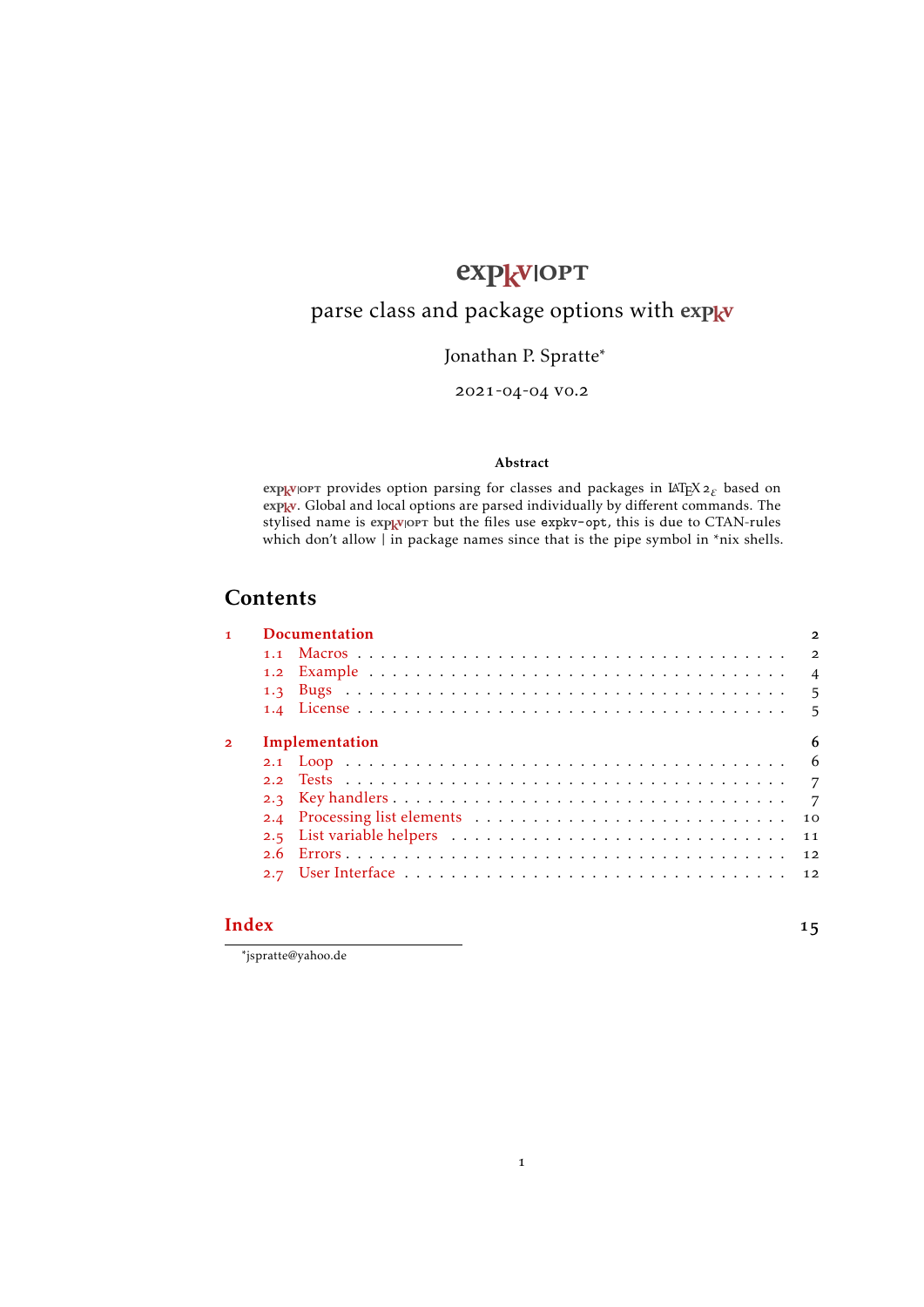## <span id="page-1-0"></span>1 Documentation

The exp<sub>k</sub>v family provides at its core a  $\langle key \rangle = \langle value \rangle$  parser and additionally packages, one to conveniently define new keys (exp<sub>kVIDEF</sub>) and another to build expandable  $\langle key \rangle = \langle value \rangle$  taking control sequences (exp<sub>kv</sub>/cs). Still missing from the mix was a solution to parse L<sup>AT</sup>EX<sub>2ε</sub> class and package options, a gap that's hereby filled with expkvlopt.

With the 2021-05-01 release of LATEX<sub>2 $ε$ </sub> there were some very interesting changes to the package and class options code. It is now possible to use braces inside the options, and we can access options without them being preprocessed. As a result, some but not all restrictions were lifted from the possible option usage. What will still fail is things that aren't save from an \edef expansion. One thing that doesn't work any more is the possibility to parse the unused option list, because that one doesn't contain the full information any more.

explator will fall back to vo.1 if the kernel is older than 2021-05-01. explator shouldn't place any restrictions on the keys, historic shortcomings of the kernel cannot be helped though, so the supported things vary with the kernel version. The one thing that  $exp<sub>K</sub>$  vorth doesn't support, which  $exp<sub>K</sub>$  alone would, is active commas. But there is no good reason why a comma could be active in the preamble.

The package can be loaded with

#### *\usepackage { expkv−opt}*

and if you need a specific version you can use LAT<sub>E</sub>X 2<sub>ε</sub>'s rollback support, so to load vo.1 explicitly use:

#### *\usepackage { expkv−opt}[=v0.1]*

which will load the latest subversion of vo.1 (this shouldn't be done by a package author, but only by a user on a single-document basis if there are some incompatibilities, which is unlikely) Unlike the other packages in the  $\exp_{\mathbf{k}} \mathbf{v}$  family,  $\exp_{\mathbf{k}} \mathbf{v}$  loopt is only provided as a IATEX package.

Before reading this documentation you should read  $exp<sub>k</sub>v's$  documentation and might want to also read the documentation of explay DEF.

#### <span id="page-1-1"></span>1.1 Macros

 $exp<sub>k</sub>$ vlopt's behaviour if it encounters a defined or an undefined  $\langle key \rangle$  depends on which list is being parsed and whether the current file is a class or not. Of course in every case a defined ⟨key⟩'s callback will be invoked but an additional action might be executed. For this reason the rule set of every macro will be given below the short description which list it will parse.

During each of the processing macros the current list element (not processed in any way) is stored within the macro \CurrentOption.

<span id="page-1-2"></span>\ekvoProcessLocalOptions

#### \ekvoProcessLocalOptions{⟨set⟩}

This parses the options which are directly passed to the current class or package for an [expkv](https://github.com/Skillmon/tex_expkv) ⟨set⟩.

#### Class: defined *nothing*

undefined add the key to the list of unused global options (if the local option list matches the option list of the main class)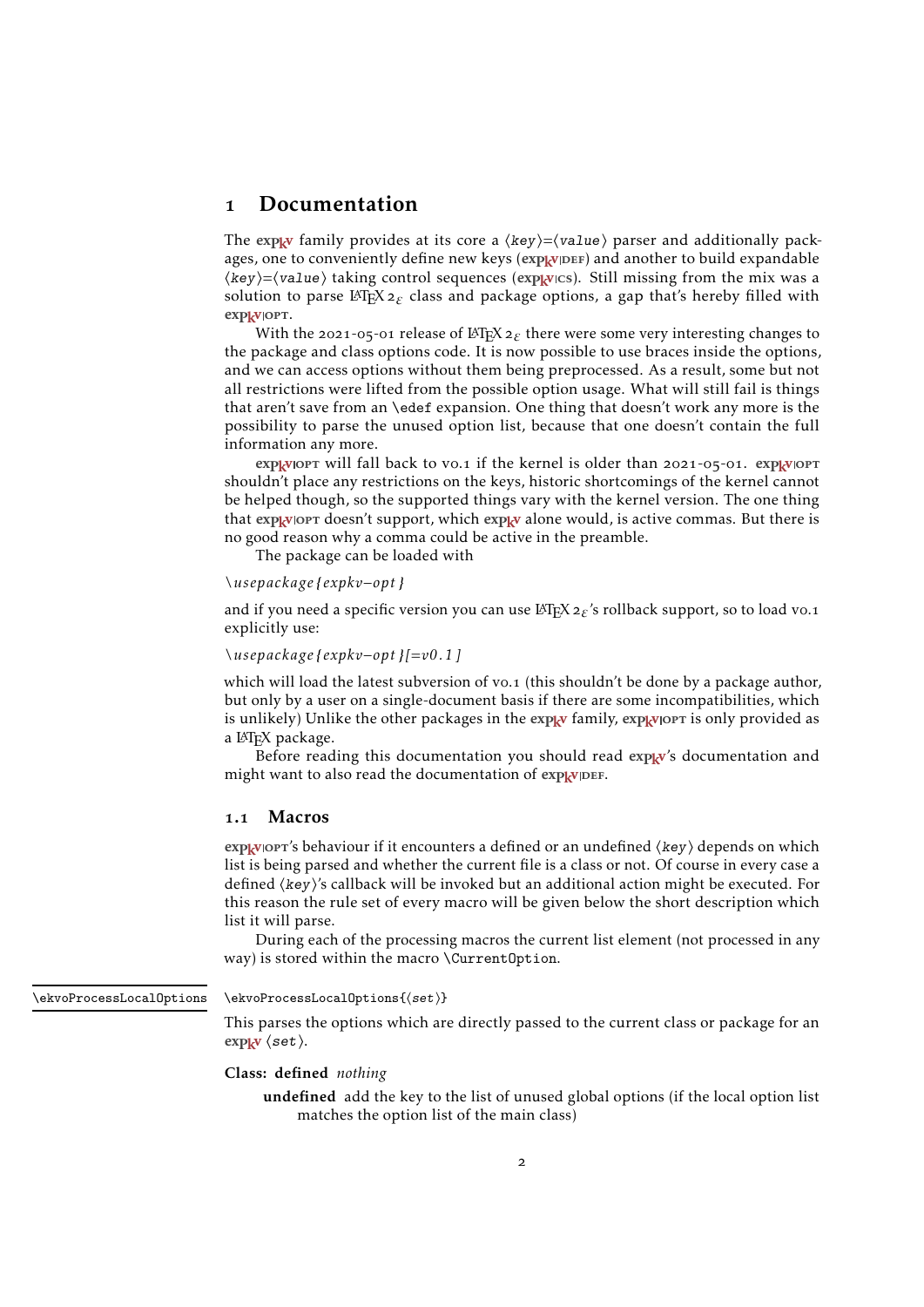<span id="page-2-3"></span><span id="page-2-2"></span><span id="page-2-1"></span>

|                                 | Package: defined nothing                                                                                                                                                                                                                                                                                                                                                                                                                                                                                                                                                                                                                                                                                                                                                        |
|---------------------------------|---------------------------------------------------------------------------------------------------------------------------------------------------------------------------------------------------------------------------------------------------------------------------------------------------------------------------------------------------------------------------------------------------------------------------------------------------------------------------------------------------------------------------------------------------------------------------------------------------------------------------------------------------------------------------------------------------------------------------------------------------------------------------------|
|                                 | undefined throw an error                                                                                                                                                                                                                                                                                                                                                                                                                                                                                                                                                                                                                                                                                                                                                        |
|                                 |                                                                                                                                                                                                                                                                                                                                                                                                                                                                                                                                                                                                                                                                                                                                                                                 |
| \ekvoProcessGlobalOptions       | $\text{ekv}$ oProcessGlobalOptions $\{\text{set}\}$                                                                                                                                                                                                                                                                                                                                                                                                                                                                                                                                                                                                                                                                                                                             |
|                                 | In LeT <sub>E</sub> X $2_{\varepsilon}$ the options given to \documentclass are global options. This macro processes<br>the global options for an $\exp_{\mathbf{k}^{\mathbf{V}}}$ $\langle \mathbf{set} \rangle$ .                                                                                                                                                                                                                                                                                                                                                                                                                                                                                                                                                             |
|                                 | Class: defined remove the option from the list of unused global options                                                                                                                                                                                                                                                                                                                                                                                                                                                                                                                                                                                                                                                                                                         |
|                                 | undefined nothing                                                                                                                                                                                                                                                                                                                                                                                                                                                                                                                                                                                                                                                                                                                                                               |
|                                 | Package: defined remove the option from the list of unused global options                                                                                                                                                                                                                                                                                                                                                                                                                                                                                                                                                                                                                                                                                                       |
|                                 | undefined nothing                                                                                                                                                                                                                                                                                                                                                                                                                                                                                                                                                                                                                                                                                                                                                               |
|                                 |                                                                                                                                                                                                                                                                                                                                                                                                                                                                                                                                                                                                                                                                                                                                                                                 |
| \ekvoProcessUnusedGlobalOptions | $\text{ekv}$ oProcessUnusedGlobalOptions $\{\text{set}\}$                                                                                                                                                                                                                                                                                                                                                                                                                                                                                                                                                                                                                                                                                                                       |
|                                 | This does no longer work with L <sup>T</sup> EX $2\varepsilon$ kernels starting from 2021-05-01, since the<br>handling of the unused option list changed and no longer includes the values. As a result<br>this will throw a warning and else will be ignored.                                                                                                                                                                                                                                                                                                                                                                                                                                                                                                                  |
| \ekvoProcessOptionsList         | \ekvoProcess0ptionsList(list){(set)}                                                                                                                                                                                                                                                                                                                                                                                                                                                                                                                                                                                                                                                                                                                                            |
|                                 | Process the $\langle key \rangle = \langle value \rangle$ list stored in the macro $\langle list \rangle$ .                                                                                                                                                                                                                                                                                                                                                                                                                                                                                                                                                                                                                                                                     |
|                                 | Class: defined nothing                                                                                                                                                                                                                                                                                                                                                                                                                                                                                                                                                                                                                                                                                                                                                          |
|                                 | undefined nothing                                                                                                                                                                                                                                                                                                                                                                                                                                                                                                                                                                                                                                                                                                                                                               |
|                                 | Package: defined nothing                                                                                                                                                                                                                                                                                                                                                                                                                                                                                                                                                                                                                                                                                                                                                        |
|                                 | undefined nothing                                                                                                                                                                                                                                                                                                                                                                                                                                                                                                                                                                                                                                                                                                                                                               |
| \ekvoUseUnknownHandlers         | $\text{kevoUseUnknownHandlers}\langle cs_1\rangle\langle cs_2\rangle$<br>or<br>\ekvoUseUnknownHandlers*                                                                                                                                                                                                                                                                                                                                                                                                                                                                                                                                                                                                                                                                         |
|                                 | With this macro you can change the action exp <sub>kVlOPT</sub> executes if it encounters an unde-<br>fined $\langle \text{key} \rangle$ for the next (and only the next) list processing macro. The macro $\langle \text{cs}_1 \rangle$ will<br>be called if an undefined $\langle \text{key} \rangle$ without a $\langle \text{value} \rangle$ is encountered and get one argument,<br>being the $\langle \text{key} \rangle$ . Analogous the macro $\langle \text{cs}_2 \rangle$ will be called if an undefined $\langle \text{key} \rangle$ with a<br>(value) was specified. It will get two arguments, the first being the (key) and the second<br>the $\langle value \rangle$ .<br>If you use the starred variant, it'll not take further arguments. In this case the un- |
|                                 | defined handlers defined via \ekvdefunknown and \ekvdefunknownNoVal in the parsing<br>set get used, and if those aren't available they'll simply do nothing.                                                                                                                                                                                                                                                                                                                                                                                                                                                                                                                                                                                                                    |
| \ekvoVersion                    | These two macros store the version and date of the package.                                                                                                                                                                                                                                                                                                                                                                                                                                                                                                                                                                                                                                                                                                                     |

<span id="page-2-4"></span><span id="page-2-0"></span>\ekvoDate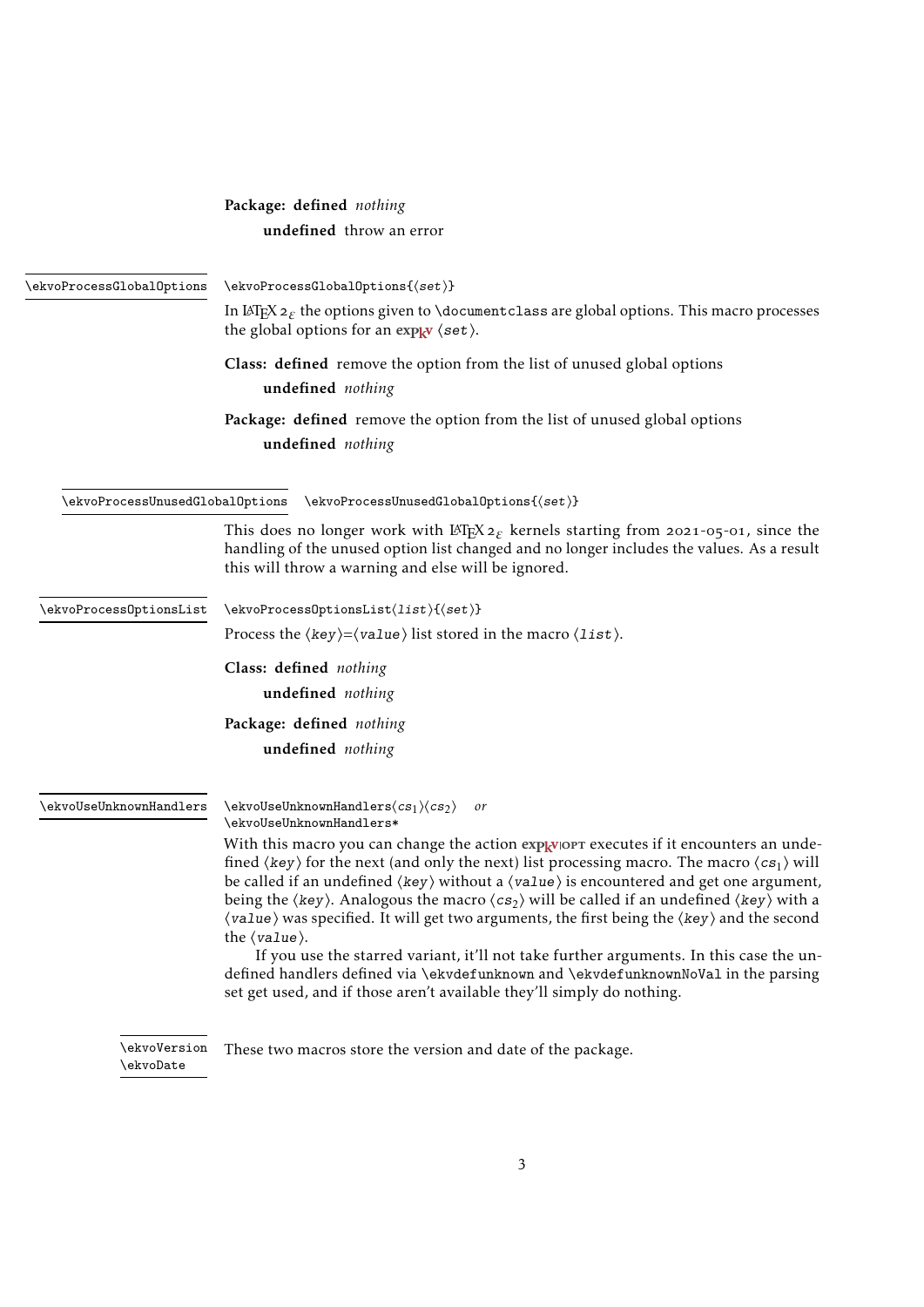#### <span id="page-3-0"></span>1.2 Example

Let's say we want to create a package that changes the way footnotes are displayed in LATEX. For this it will essentially just redefine \thefootnote and we'll call this package ex-footnote. First we report back which package we are:

*\ProvidesPackage { ex−footnote }[2020−02−02 v1 change footnotes ]*

Next we'll need to provide the options we want the package to have.

```
\RequirePackage { color}
\RequirePackage { expkv−opt} % also loads expkv
\ekvdef{ ex−footnote } { color} {\def\exfn@color{#1} }
\ekvdef{ ex−footnote } {format} {\def\exfn@format{#1} }
```
We can provide initial values just by defining the two macros storing the value.

```
\newcommand∗\exfn@color{ }
\newcommand∗\exfn@format{ arabic }
```
Next we need to process the options given to the package. The package should only obey options directly passed to it, so we're only using \ekvoProcessLocalOptions:

```
\ekvoProcessLocalOptions { ex−footnote }
```
Now everything that's still missing is actually changing the way footnotes appear:

```
\renewcommand∗\ thefootnote
  {%
    \ ifx \exfn@color\@empty
      \csname\exfn@format\endcsname { footnote }%
    \ else
      \textcolor {\exfn@color} {\csname\exfn@format\endcsname { footnote } }%
    \ f i
  }
```
So the complete code of the package would look like this:

*\ProvidesPackage { ex−footnote }[2020−02−02 v1 change footnotes ]*

```
\RequirePackage { color}
\RequirePackage { expkv−opt} % also loads expkv
```

```
\ekvdef{ ex−footnote } { color} {\def\exfn@color{#1} }
\ekvdef{ ex−footnote } {format} {\def\exfn@format{#1} }
\newcommand∗\exfn@color{ }
\newcommand∗\exfn@format{ arabic }
```
#### *\ekvoProcessLocalOptions { ex−footnote }*

```
\renewcommand∗\ thefootnote
  {%
    \ ifx \exfn@color\@empty
      \csname\exfn@format\endcsname { footnote }%
    \ else
```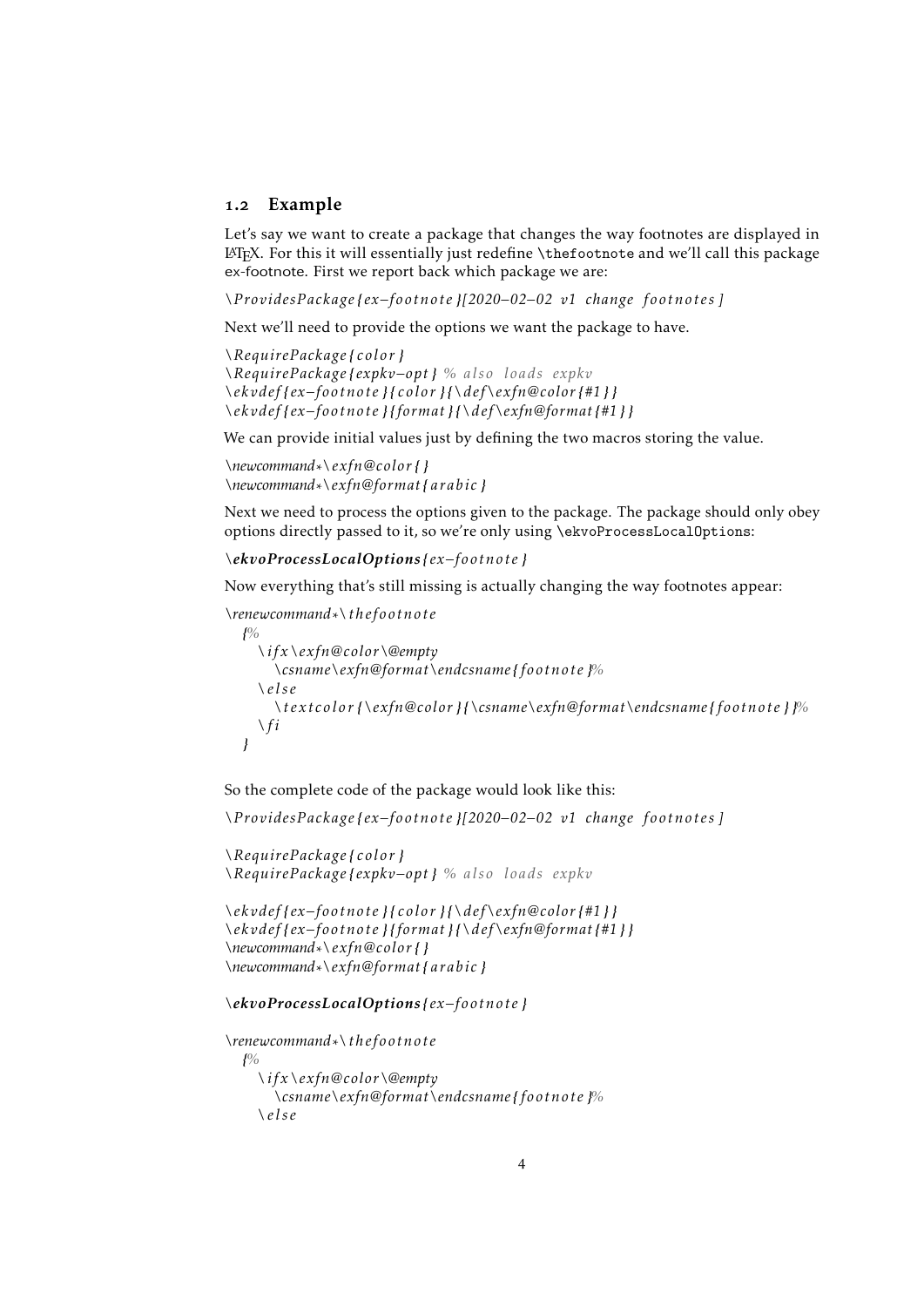*\textcolor {\exfn@color} {\csname\exfn@format\endcsname { footnote } }% \ f i }*

And it could be used with one of the following lines:

```
\usepackage { ex−footnote }
\usepackage [ format=fnsymbol ]{ ex−footnote }
\usepackage [ color=green ]{ ex−footnote }
\usepackage [ color=red , format=roman]{ ex−footnote }
```
#### <span id="page-4-0"></span>1.3 Bugs

If you happen to find bugs, it'd be great if you let me know. Just write me an email (see the front page) or submit a bug report on GitHub: [https://github.com/Skillmon/tex\\_](https://github.com/Skillmon/tex_expkv-opt) [expkv-opt](https://github.com/Skillmon/tex_expkv-opt)

#### <span id="page-4-1"></span>1.4 License

Copyright © 2020–2021 Jonathan P. Spratte

This work may be distributed and/or modified under the conditions of the LATEX Project Public License (LPPL), either version 1.3c of this license or (at your option) any later version. The latest version of this license is in the file:

<http://www.latex-project.org/lppl.txt>

This work is "maintained" (as per LPPL maintenance status) by Jonathan P. Spratte.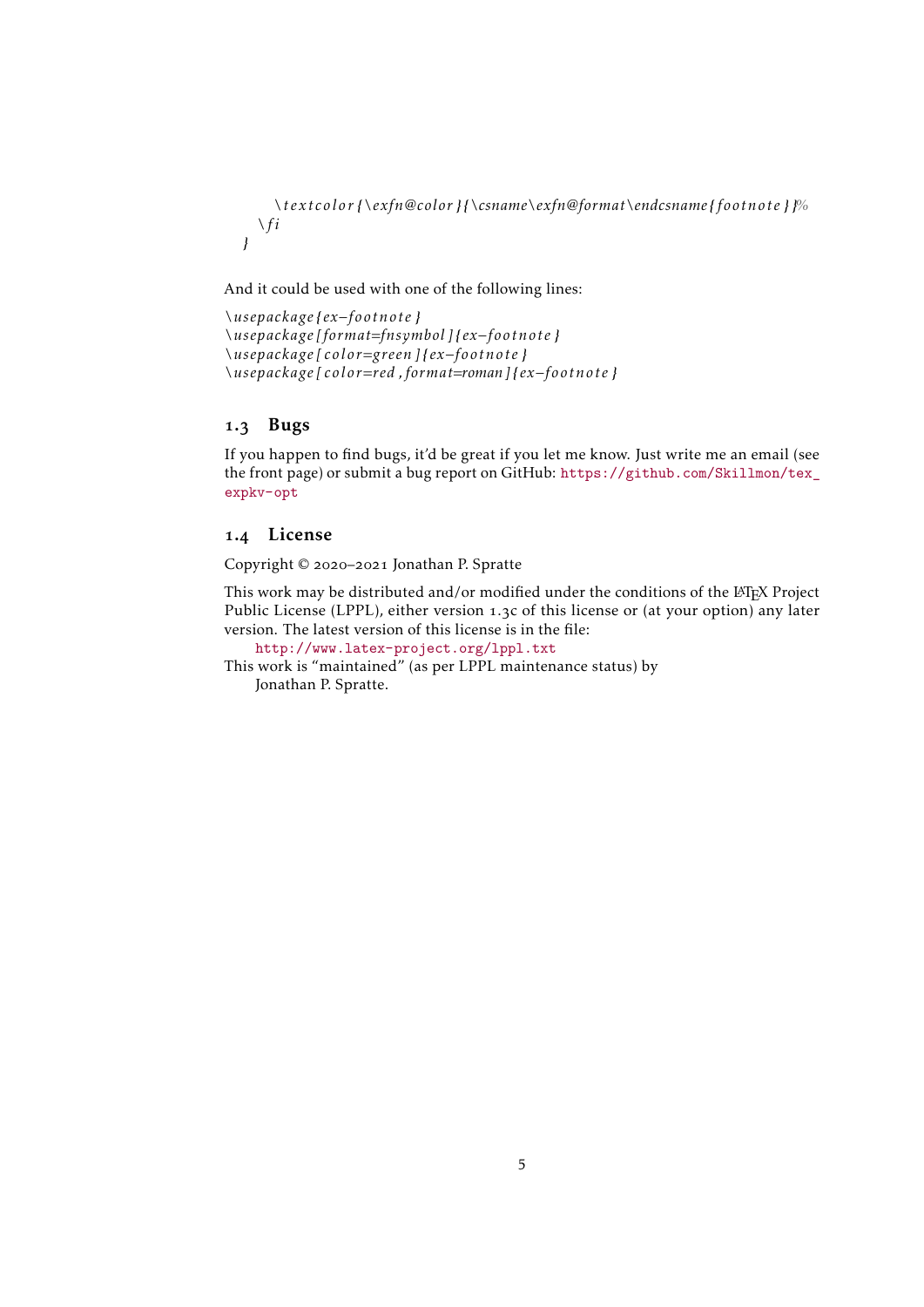## <span id="page-5-0"></span>2 Implementation

First we check whether the LATEX2*ε* kernel supports raw options. If it doesn't we check whether a specific version was requested, and if that's not the case we manually run \pkgcls@parse@date@arg with the last version that supported non-raw options.

```
1 \IfFormatAtLeastTF{2021/05/01}
    2 {}
    3 {%
      \ifx\pkgcls@targetlabel\@empty
         \ifnum\requestedLaTeXdate=\pkgcls@targetdate
           \pkgcls@parse@date@arg{=v0.1}%
         \chifi
8 \overline{\ } \}\circ }
```
Then we tell L<sup>AT</sup>E<sup>X</sup> 2<sub>ε</sub> where to find which release so that the package rollback code of LATEX2*ε* can do its thing.

```
10 \DeclareRelease{v0.1}{2020/10/10}{expkv-opt-2020-10-10.sty}
11 \DeclareCurrentRelease{v0.2}{2021/04/04}
    Start the package with the typical LATEX standards.
```
[\ekvoVersion](#page-2-0) Store the packages version and date in two macros.

```
12 \newcommand*\ekvoVersion{0.2}
13 \newcommand*\ekvoDate{2021-04-04}
(End definition for \ekvoVersion and \ekvoDate. These functions are documented on page 3.)
```
And we report who we are and what we need.

```
14 \ProvidesPackage{expkv-opt}
\overline{\phantom{a}} \overline{\phantom{a}} \overline{\phantom{a}} \overline{\phantom{a}} \overline{\phantom{a}} \overline{\phantom{a}} \overline{\phantom{a}} \overline{\phantom{a}} \overline{\phantom{a}} \overline{\phantom{a}} \overline{\phantom{a}} \overline{\phantom{a}} \overline{\phantom{a}} \overline{\phantom{a}} \overline{\phantom{a}} \overline{\phantom{a}} \overline{\phantom{a}} \overline{\phantom{a}} \overline{\16 \ekvoDate\space v\ekvoVersion\space
17 parse class and package options with expkv%
18 \quad 719 \RequirePackage{expkv}
```
#### <span id="page-5-7"></span><span id="page-5-1"></span>2.1 Loop

[\ekvoDate](#page-2-0)

\ekvo@CurrentOption@loop \ekvo@CurrentOption@loop@

\ekvo@end@loop We'll need some loop which can iterate over a comma separated list. The loop is very basic and only works for commas of category 12. First we insert the delimiters for the actual loop.

```
20 \protected\long\def\ekvo@CurrentOption@loop#1#2%
```
 $21$  {%

```
22 \ekvo@CurrentOption@loop@#2\ekv@mark#1,\ekv@stop,\ekvo@tail
```
 $23$ 

The actual loop checks whether the final element has been read and if so ends the loop. Else blank elements are ignored, \CurrentOption is set and the macro which parses the list elements called. Then call the next iteration.

```
24 \long\def\ekvo@CurrentOption@loop@#1#2,%
```

```
25 \frac{1}{6}
```

```
26 \ekv@gobble@from@mark@to@stop#2\ekvo@end@loop\ekv@stop
```

```
27 \ekv@ifblank{#2}%
```

```
28 \{ \}%
```

```
29 \left\{\frac{9}{6}\right\}
```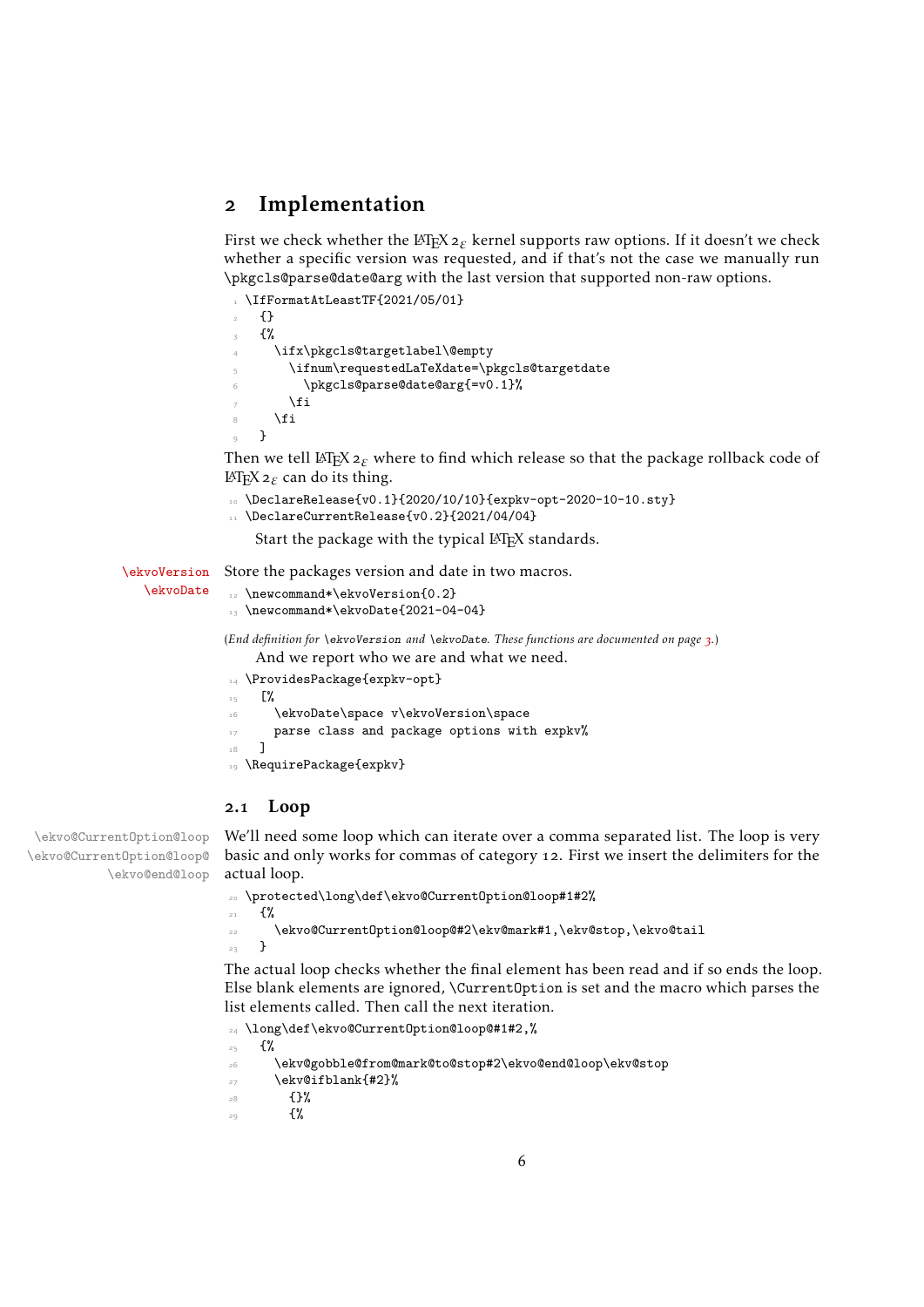```
\edef\CurrentOption{\unexpanded\expandafter{\@gobble#2}}%
31 \text{#1{+2}\overline{22} \overline{22}33 \ekvo@CurrentOption@loop@#1\ekv@mark
34 }
35 \long\def\ekvo@end@loop#1\ekvo@tail{}
```
<span id="page-6-18"></span>(*End definition for* \ekvo@CurrentOption@loop *,* \ekvo@CurrentOption@loop@ *, and* \ekvo@end@loop*.*)

#### <span id="page-6-17"></span><span id="page-6-0"></span>2.2 Tests

\ekvo@ifx@TF \ekvo@ifx@F

We'll need branching  $\iota$ ifx tests so that user input containing unbalanced T<sub>E</sub>X ifs doesn't break (at least not because of us, everything else is the fault of  $\mathbb{E}[\mathbb{E}[X] \mathbb{E}_\mathcal{E}]$ ).

<span id="page-6-4"></span><sup>36</sup> \def\ekvo@ifx@TF#1#2{\ifx#1#2\ekv@fi@firstoftwo\fi\@secondoftwo}

<span id="page-6-5"></span><sup>37</sup> \def\ekvo@ifx@F#1#2{\ifx#1#2\ekv@fi@gobble\fi\@firstofone}

<span id="page-6-10"></span>(*End definition for* \ekvo@ifx@TF *and* \ekvo@ifx@F*.*)

\ekvo@do@with@set \ekvo@name \ekvo@setname This test checks whether the  $\langle set \rangle$  is defined. If it is we store it in \ekvo@setname and set \ekvo@name to a short cut to get the ⟨key⟩'s callback name. Next we execute the code in #2, if the  $\langle set \rangle$  isn't defined #2 is gobbled.

```
38 \protected\def\ekvo@do@with@set#1#2%
39 \frac{1}{2}40 \ekvifdefinedset{#1}%
41 \{ \%42 \expandafter
43 \let\expandafter\ekvo@name\csname\ekv@undefined@set{#1}\endcsname
\det\text{Qsetname} +1}%
45 \frac{42}{6}46 }%
_{47} {\ekvo@err@undefined@set{#1}}%
48 }
```
<span id="page-6-13"></span>(*End definition for* \ekvo@do@with@set *,* \ekvo@name *, and* \ekvo@setname*.*)

#### <span id="page-6-1"></span>2.3 Key handlers

exp<sub>kv</sub>opt uses handlers specifying what happens if a parsed  $\langle key \rangle$  is defined or undefined.

\ekvo@handle@undefined@k@pkg \ekvo@handle@undefined@kv@pkg The case for undefined keys in a local list of a package is easy, just throw appropriate errors.

```
49 \protected\long\def\ekvo@handle@undefined@k@pkg#1%
50 \frac{1}{20}51 \ekv@ifdefined{\ekvo@name{#1}}%
52 {\ekvo@err@value@required{#1}}%
53 {\ekvo@err@undefined@key{#1}}%
54 }
55 \def\ekvo@handle@undefined@kv@pkg#1#2%
56 \frac{5}{20}57 \ekv@ifdefined{\ekvo@name{#1}N}%
58 {\ekvo@err@value@forbidden{#1}}%
59 {\ekvo@err@undefined@key{#1}}%
60 }
```
<span id="page-6-14"></span><span id="page-6-12"></span><span id="page-6-11"></span><span id="page-6-7"></span>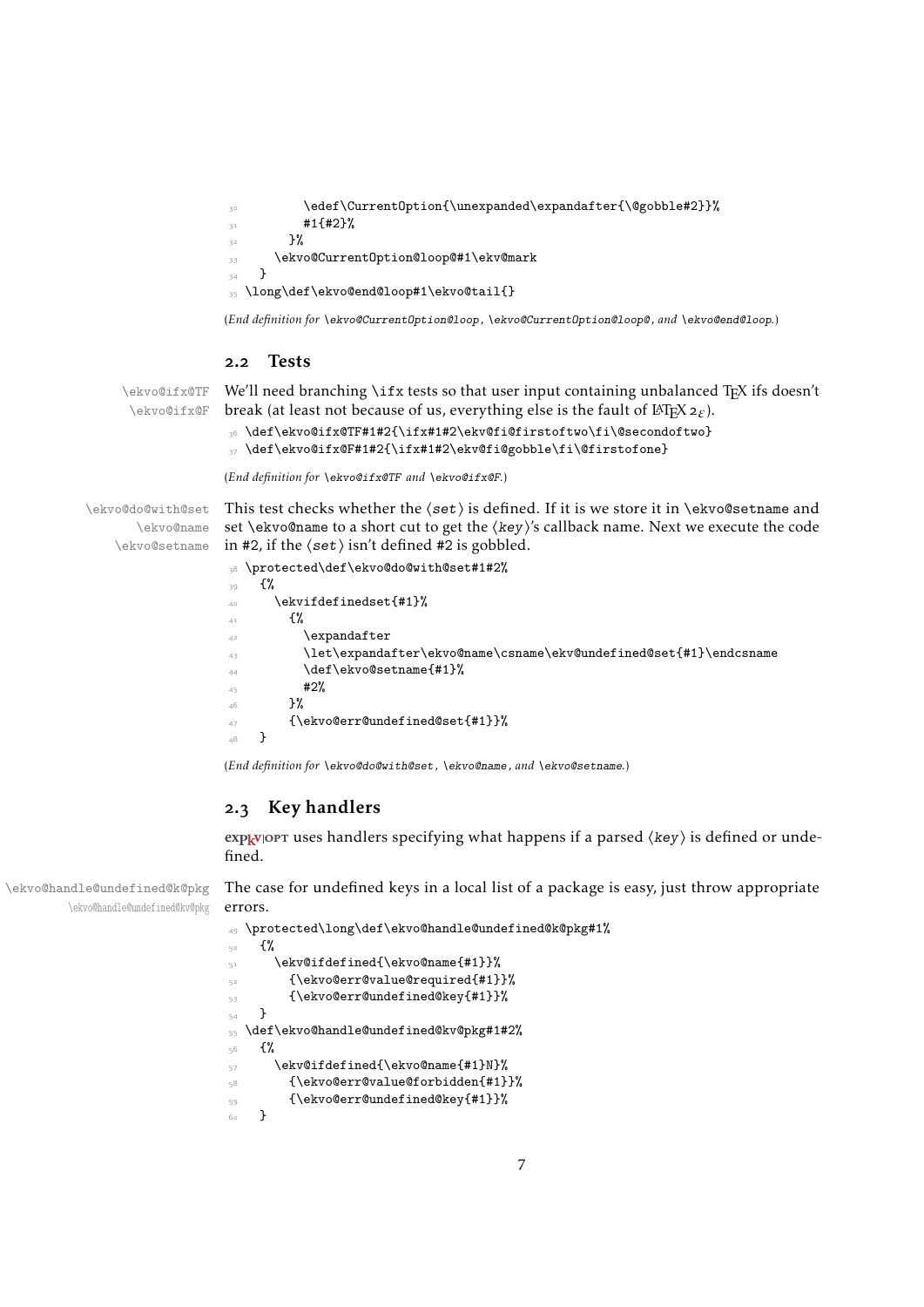(*End definition for* \ekvo@handle@undefined@k@pkg *and* \ekvo@handle@undefined@kv@pkg*.*)

\ekvo@addto@unused@one \ekvo@addto@unused@two \ekvo@rmfrom@unused@one \ekvo@rmfrom@unused@two

<span id="page-7-13"></span>These macros will add or remove the \CurrentOption to or from the list of unused global options. Since \ekvo@do@unusedoptionlist will have some overhead before calling the list changing macro in filtering the current option, we use an optimization here in that we check whether the list is empty before calling the rmfrom function.

<span id="page-7-11"></span><sup>61</sup> \long\def\ekvo@addto@unused@one#1{\ekvo@do@unusedoptionlist\ekvo@addto@list}

```
62 \long\def\ekvo@addto@unused@two#1#2{\ekvo@do@unusedoptionlist\ekvo@addto@list}
63 \long\def\ekvo@rmfrom@unused@one#1%
64 \frac{100}{100}65 \ekvo@ifx@F\@unusedoptionlist\@empty
66 {\ekvo@do@unusedoptionlist\ekvo@rmfrom@list}%
67 }
68 \long\def\ekvo@rmfrom@unused@two#1#2%
69 - 1\ekvo@ifx@F\@unusedoptionlist\@empty
71 {\ekvo@do@unusedoptionlist\ekvo@rmfrom@list}%
    \overline{2}
```
<span id="page-7-18"></span><span id="page-7-15"></span>(*End definition for* \ekvo@addto@unused@one *and others.*)

\ekvo@do@unusedoptionlist \ekvo@prepare@unusedoption \ekvo@prepare@unusedoption@a \ekvo@prepare@unusedoption@b \ekvo@prepare@unusedoption@c <span id="page-7-16"></span>The way the new L<sup>T</sup>EX  $2\varepsilon$  kernel handles the unused option list changed. Now not the entire \CurrentOption is listed, but just everything up to the first equals sign, and spaces got zapped, doesn't matter whether the raw option list gets used or not. So we have to zap spaces and remove everything from the first equals sign onwards. The code used here will fail if the current option contains an \ekv@mark or \ekv@stop before the first equals sign (this seems rather unlikely).

```
73 \protected\def\ekvo@do@unusedoptionlist#1%
74 \frac{\mathrm{s}}{\mathrm{s}}75 \let\ekvo@unpreparedCurrentOption\CurrentOption
      \edef\CurrentOption
        77 {\expandafter\ekvo@prepare@unusedoption\CurrentOption=\ekv@mark}%
78 #1\@unusedoptionlist
      \let\CurrentOption\ekvo@unpreparedCurrentOption
80 \text{ } }
81 \def\ekvo@prepare@unusedoption{\ekvo@prepare@unusedoption@a\@empty}
82 \def\ekvo@prepare@unusedoption@a#1%
83 f%
84 \long\def\ekvo@prepare@unusedoption@a##1=##2\ekv@mark
85 \{ \%86 \ekvo@prepare@unusedoption@b##1\ekv@stop
87 \ekv@mark\ekvo@prepare@unusedoption@b
88 #1\ekv@mark\ekvo@prepare@unusedoption@c
80 - 3\mathcal{F}91 \ekvo@prepare@unusedoption@a{ }
  92 \long\def\ekvo@prepare@unusedoption@b#1 #2\ekv@mark#3{#3#1#2\ekv@mark#3}
93 \long\def\ekvo@prepare@unusedoption@c
_{94} #1\ekv@stop
95 \ekv@mark\ekvo@prepare@unusedoption@b\ekv@mark\ekvo@prepare@unusedoption@c
    96 {\unexpanded\expandafter{#1}}
```
<span id="page-7-10"></span><span id="page-7-9"></span><span id="page-7-8"></span><span id="page-7-7"></span><span id="page-7-6"></span><span id="page-7-5"></span>(*End definition for* \ekvo@do@unusedoptionlist *and others.*)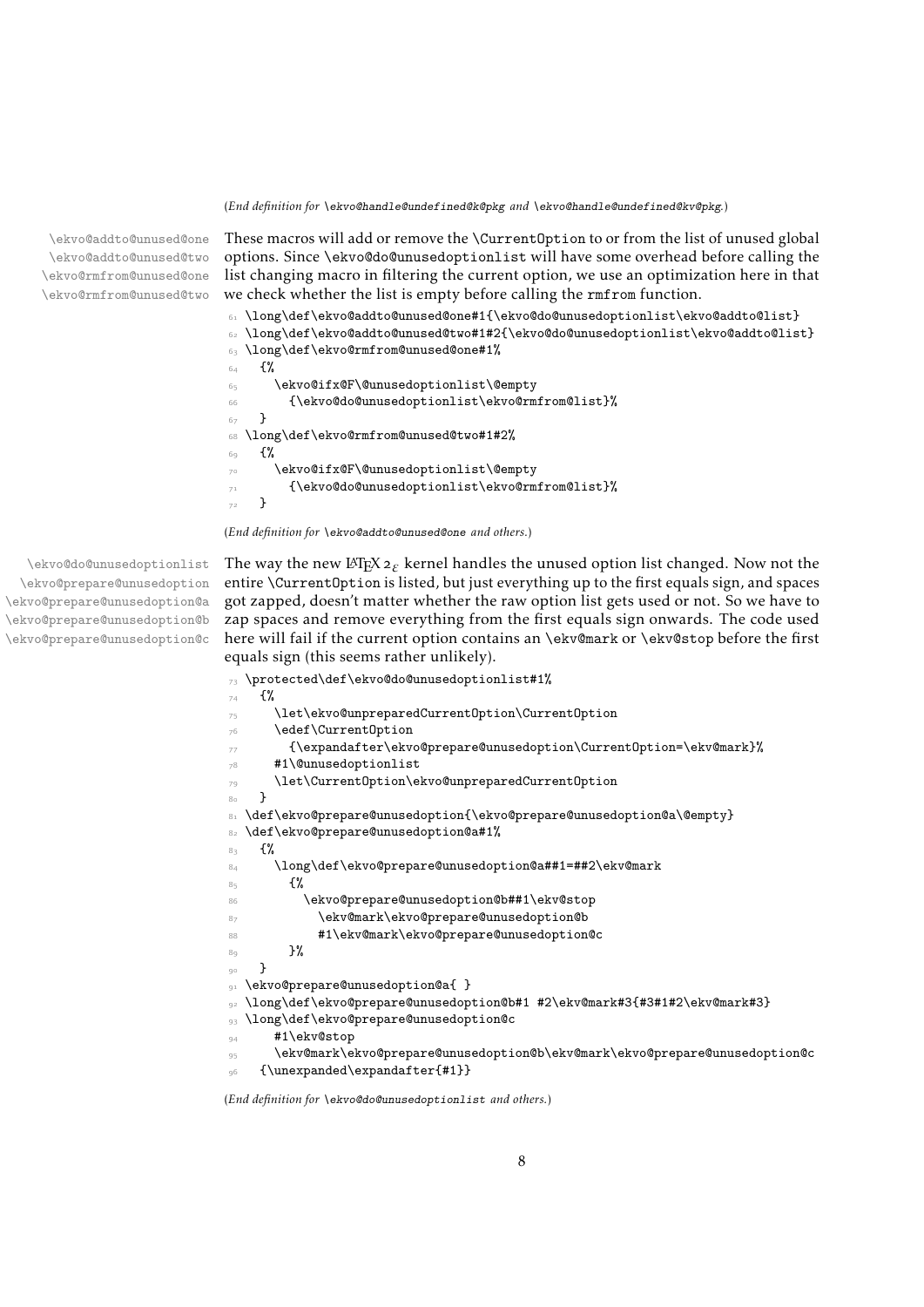\ekvo@set@handlers@local \ekvo@set@handlers@global \ekvo@set@handlers@list

<span id="page-8-18"></span>These macros are boring. They just set up the handlers to respect the rules documented earlier.

```
97 \protected\def\ekvo@set@handlers@local
\frac{1}{2} \frac{1}{2}99 \ekvo@if@need@handlers
100 \frac{1}{200}101 \ifx\@currext\@clsextension
102 \ifx\@classoptionslist\relax
103 \let\ekvo@handle@undefined@k\@gobble
104 \let\ekvo@handle@undefined@kv\@gobbletwo
105 \else
106 \expandafter
\frac{107}{107} \ifx
108 \csname @raw@opt@\@currname.\@currext\endcsname
109 \@raw@classoptionslist
               \let\ekvo@handle@undefined@k\ekvo@addto@unused@one
111 \let\ekvo@handle@undefined@kv\ekvo@addto@unused@two
112 \else
113 \let\ekvo@handle@undefined@k\@gobble
114 \let\ekvo@handle@undefined@kv\@gobbletwo
\frac{115}{115} \fi
\overline{\text{116}} \fi
117 \else
118 \let\ekvo@handle@undefined@k\ekvo@handle@undefined@k@pkg
119 \let\ekvo@handle@undefined@kv\ekvo@handle@undefined@kv@pkg
\int fi<sub>20</sub> \int121 }%
122 }
123 \protected\def\ekvo@set@handlers@global
124 \{ \%125 \unless\ifx\@unusedoptionlist\@empty
126 \let\ekvo@handle@defined@k\ekvo@rmfrom@unused@one
127 \let\ekvo@handle@defined@kv\ekvo@rmfrom@unused@two
128 \fi
129 \ekvo@if@need@handlers
130 \{%131 \let\ekvo@handle@undefined@k\@gobble
132 \let\ekvo@handle@undefined@kv\@gobbletwo
133 }%
134 }
135 \protected\def\ekvo@set@handlers@list
136 {%
137 \ekvo@if@need@handlers
138 \{ \%139 \let\ekvo@handle@undefined@k\@gobble
140 \let\ekvo@handle@undefined@kv\@gobbletwo
\begin{array}{cc} \n\frac{1}{41} & & \n\end{array}142
```
<span id="page-8-17"></span><span id="page-8-16"></span><span id="page-8-14"></span><span id="page-8-13"></span><span id="page-8-9"></span><span id="page-8-8"></span><span id="page-8-4"></span><span id="page-8-3"></span>(*End definition for* \ekvo@set@handlers@local *,* \ekvo@set@handlers@global *, and* \ekvo@set@handlers@list*.*)

\ekvo@if@need@handlers \ekvo@dont@need@handlers <span id="page-8-2"></span>If the user specifies handlers this macro will be let to \ekvo@dont@need@handlers, which will act like \@gobble and also let it to \@firstofone afterwards.

143 \let\ekvo@if@need@handlers\@firstofone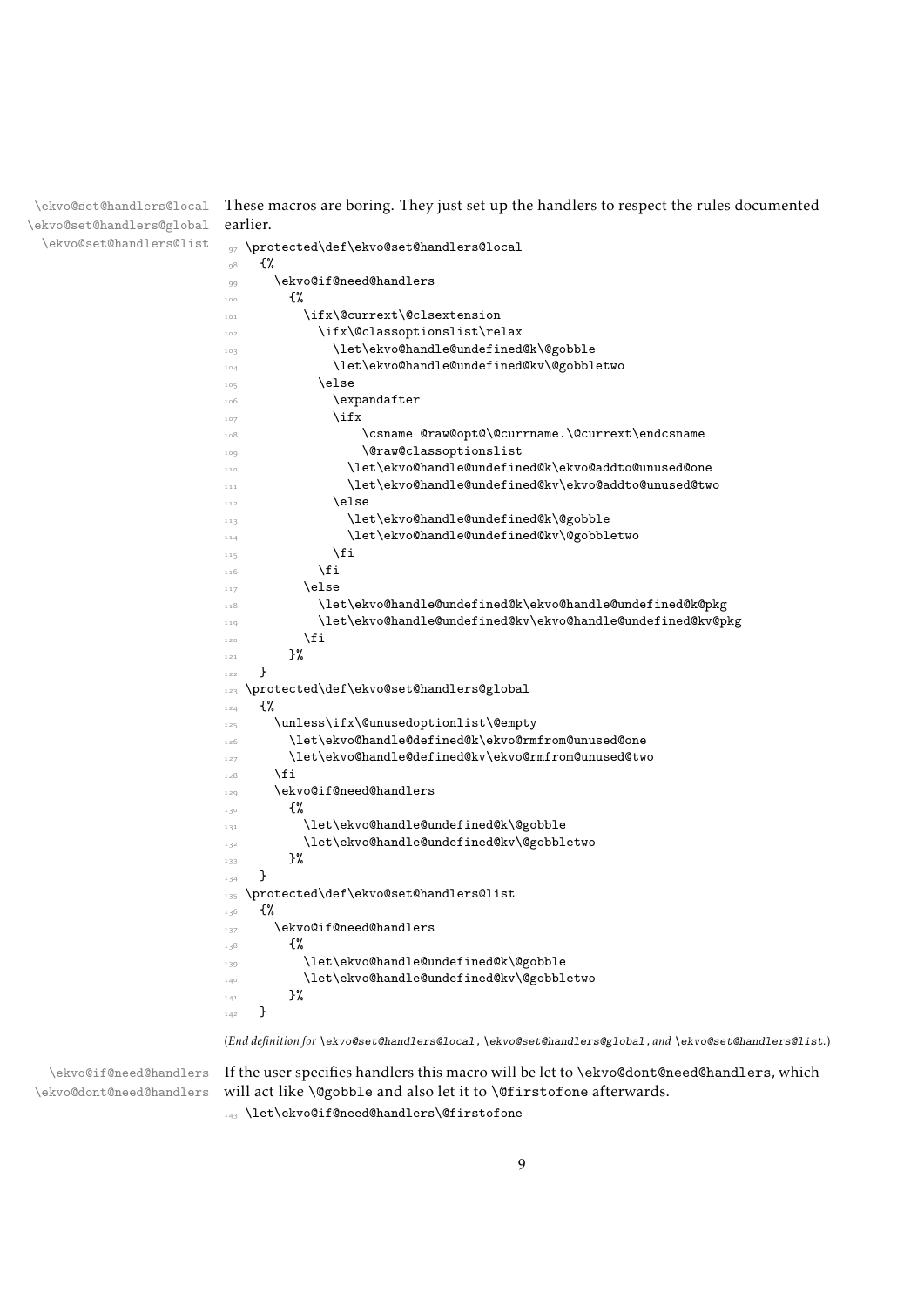<sup>144</sup> \protected\long\def\ekvo@dont@need@handlers#1%

```
145 \frac{1}{8}
```

```
146 \let\ekvo@if@need@handlers\@firstofone
```
 $147$  }%

(*End definition for* \ekvo@if@need@handlers *and* \ekvo@dont@need@handlers*.*)

We have to set the default for the handlers of defined keys, because they don't necessarily get defined before a list is parsed.

<span id="page-9-6"></span>148 \let\ekvo@handle@defined@k\@gobble

<span id="page-9-8"></span>149 \let\ekvo@handle@defined@kv\@gobbletwo

#### <span id="page-9-12"></span><span id="page-9-11"></span><span id="page-9-10"></span><span id="page-9-5"></span><span id="page-9-4"></span><span id="page-9-0"></span>2.4 Processing list elements

```
\ekvo@process@common All the key processing frontend macros use the same basic structure. #1 will be a simple
                        test, deciding whether the list will really be parsed or not, #3 will be the \langleset\rangle, and #2
                       will be the individual code of the frontend macro which should be executed if both the
                       test in #1 is true and the ⟨set⟩ is defined.
                        150 \protected\def\ekvo@process@common#1#2#3%
                       151 \{ \%_{152} #1{\ekvo@do@with@set{#3}{#2}}%
                       153 }
                       (End definition for \ekvo@process@common.)
  \ekvo@process@list This macro only expands the list holding macro and forwards it to the loop macro.
                       154 \protected\def\ekvo@process@list#1%
                        155 {%
                       156 \expandafter\ekvo@CurrentOption@loop\expandafter{#1}\ekvo@parse
                        157 - P(End definition for \ekvo@process@list.)
         \ekvo@parse This macro calls internals of \ekvparse such that the code splitting at commas isn't
                       executed, else this is equivalent to \ekvparse\ekvo@set@k\ekvo@set@kv{#1}.
                        158 \protected\long\def\ekvo@parse#1%
                       159 \frac{1}{8}160 \ekv@eq@other#1\ekv@nil\ekv@mark\ekv@parse@eq@other@a
                        161 =\ekv@mark\ekv@parse@eq@active
                        162 \ekvo@set@k\ekvo@set@kv
                       \begin{array}{c} \n\text{163} \\
\text{164} \\
\end{array} \ekvo@tail
                        164 }
                       (End definition for \ekvo@parse.)
         \ekvo@set@k
These two macros check whether the key is defined and if so call the handler for defined
        \ekvo@set@kv
                       keys and execute the key, else the handler for undefined keys is called. They have to
                       clean up a bit of code which is left by \ekvo@parse.
                        165 \protected\def\ekvo@set@k#1#2\ekvo@tail
                       166 \frac{1}{2}167 \ekv@ifdefined{\ekvo@name{#1}N}%
                        168 \{%
                       169 \ekvo@handle@defined@k{#1}%
                        170 \csname\ekvo@name{#1}N\endcsname
```

```
171 }%
```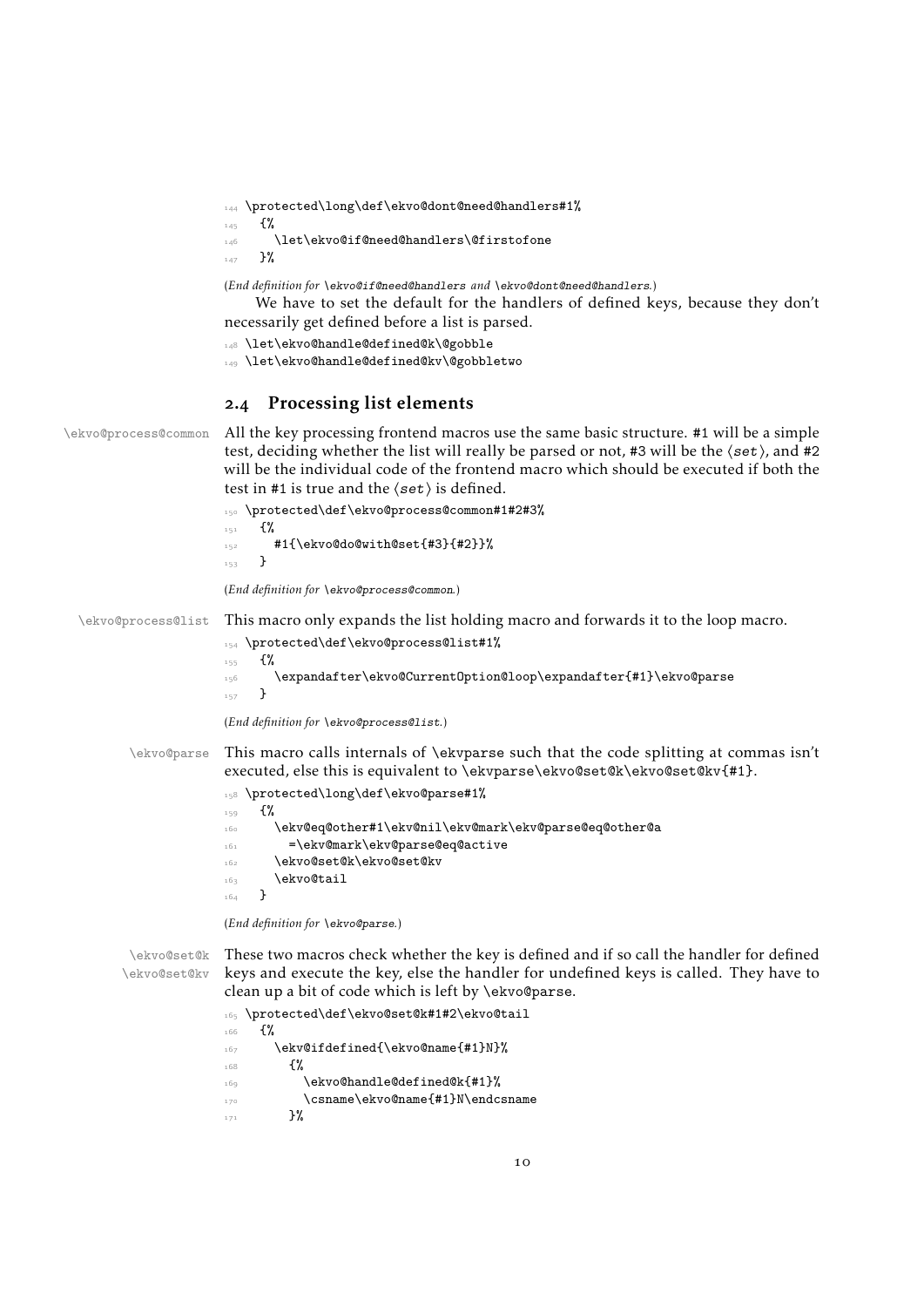```
172 {\ekvo@handle@undefined@k{#1}}%
173 }
174 \protected\def\ekvo@set@kv#1#2#3\ekvo@tail
175 \frac{1}{6}176 \ekv@ifdefined{\ekvo@name{#1}}%
177 \{ \%178 \ekvo@handle@defined@kv{#1}{#2}%
179 \csname\ekvo@name{#1}\endcsname{#2}%
180 }%
181 {\ekvo@handle@undefined@kv{#1}{#2}}%
182 }
```
<span id="page-10-15"></span><span id="page-10-12"></span><span id="page-10-10"></span>(*End definition for* \ekvo@set@k *and* \ekvo@set@kv*.*)

#### <span id="page-10-7"></span><span id="page-10-0"></span>2.5 List variable helpers

\ekvo@addto@list This macro is rather simple. If the list to which the \CurrentOption should be added is empty we can just let the list to the \CurrentOption. Else we have to expand the list once and the \CurrentOption once.

```
183 \protected\def\ekvo@addto@list#1%
184 \frac{1}{8}185 \ekvo@ifx@TF#1\@empty
186 {\let#1\CurrentOption}%
187 {%
\text{188} \edef#1%
18\alpha \{ \%\lambda_{190} \unexpanded\expandafter{#1}, %
191 \unexpanded\expandafter{\CurrentOption}%
192 }%
193 }%
194 }
```
<span id="page-10-16"></span><span id="page-10-2"></span>(*End definition for* \ekvo@addto@list*.*)

```
\ekvo@rmfrom@list
\ekvo@rmfrom@list@
                       This works by looping over every list item and comparing it to \ekvo@curropt which
                       stores the real \CurrentOption. This is comparatively slow, but works for items contain-
                       ing braces unlike what \mathbb{E} \text{Tr} X \, \mathbf{2}_{\varepsilon} does. We could be faster for items not containing braces,
                       though.
                       195 \protected\def\ekvo@rmfrom@list#1%
```
<span id="page-10-19"></span><span id="page-10-18"></span><span id="page-10-13"></span><span id="page-10-9"></span><span id="page-10-8"></span><span id="page-10-5"></span><span id="page-10-4"></span><span id="page-10-3"></span>

| 196 | {%                                                                     |
|-----|------------------------------------------------------------------------|
| 197 | \ekvo@ifx@F#1\@empty                                                   |
| 198 | £%                                                                     |
| 199 | \let\ekvo@tmp@list\@empty                                              |
| 200 | \let\ekvo@curropt\Current0ption                                        |
| 201 | \expandafter\ekvo@Current0ption@loop\expandafter{#1}\ekvo@rmfrom@list@ |
| 202 | \let\CurrentOption\ekvo@curropt                                        |
| 203 | \let#1\ekvo@tmp@list                                                   |
| 204 | }%                                                                     |
| 205 |                                                                        |
| 206 | \protected\long\def\ekvo@rmfrom@list@#1%                               |
| 207 | £%                                                                     |
| 208 | \ekvo@ifx@F\Current0ption\ekvo@curropt                                 |
| 209 | {\ekvo@addto@list\ekvo@tmp@list}%                                      |
| 210 | }                                                                      |
|     |                                                                        |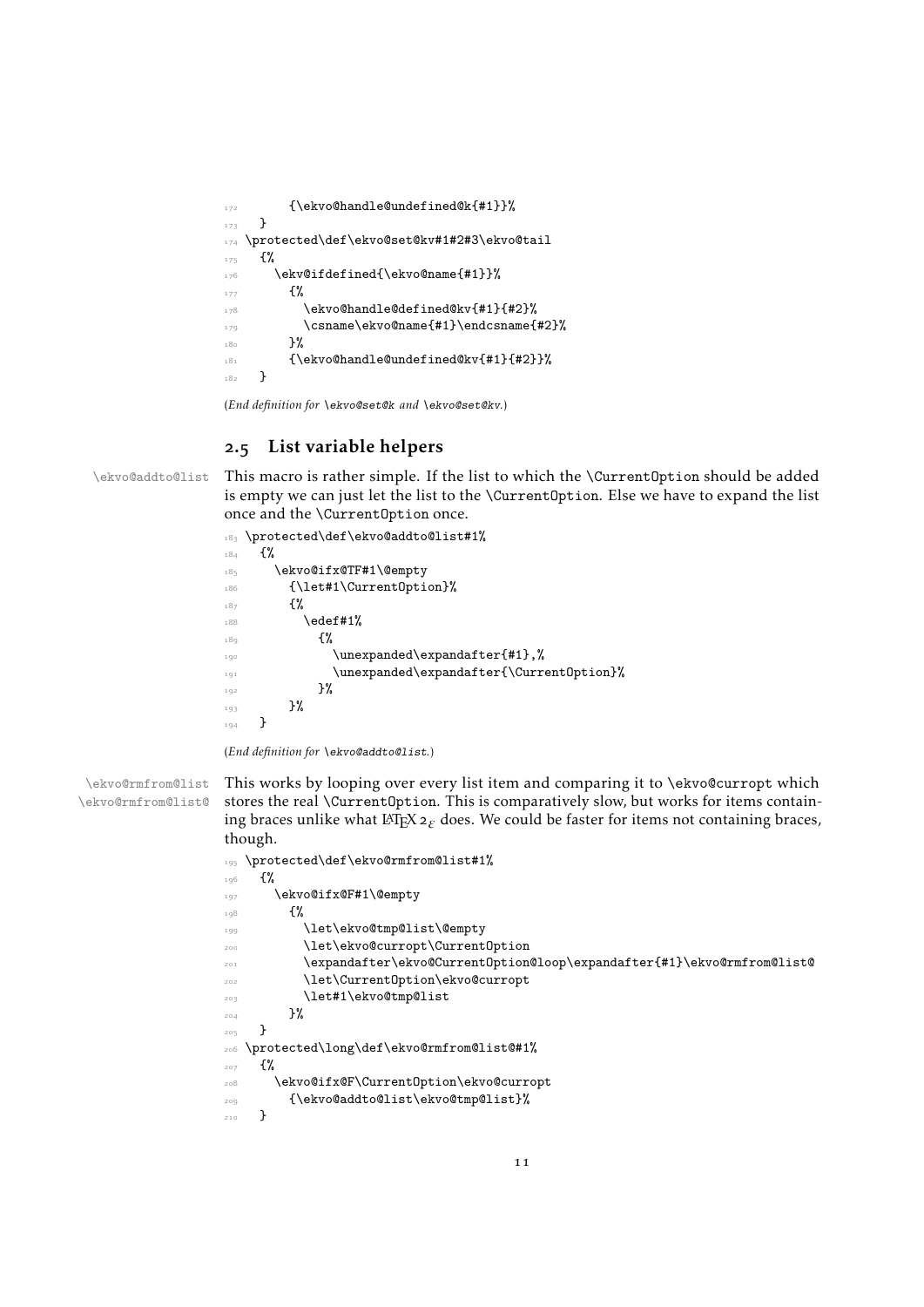(*End definition for* \ekvo@rmfrom@list *and* \ekvo@rmfrom@list@*.*)

211 \protected\def\ekvo@err@undefined@key#1%

#### <span id="page-11-0"></span>.6 Errors

<span id="page-11-5"></span>Just some macros to throw errors in the few cases an error has to be thrown.

```
\ekvo@err@value@required
\ekvo@err@value@forbidden
 \ekvo@err@undefined@set
```
\ekvo@err@undefined@key

```
212 {%
213 \PackageError{expkv-opt}{Undefined key '#1' in set '\ekvo@setname'}{}%
214 }
215 \protected\def\ekvo@err@value@required#1%
216 \frac{10}{2}217 \PackageError{expkv-opt}%
218 {Value required for key '#1' in set '\ekvo@setname'}%
219 \{ \} \%220 }
221 \protected\def\ekvo@err@value@forbidden#1%
222 \frac{1}{2}223 \PackageError{expkv-opt}%
224 {Value forbidden for key '#1' in set '\ekvo@setname'}%
225 \{ \}%
226 }
227 \protected\def\ekvo@err@undefined@set#1%
228 {%
229 \PackageError{expkv-opt}%
230 {Undefined set '#1'}%
231 {The set for which you try to parse options isn't defined in expkv.}%
232 - 3
```
<span id="page-11-12"></span>(*End definition for* \ekvo@err@undefined@key *and others.*)

### <span id="page-11-1"></span>.7 User Interface

The user interface macros just put together the bits and pieces.

#### [\ekvoProcessLocalOptions](#page-1-2)

<span id="page-11-9"></span><span id="page-11-7"></span><span id="page-11-4"></span><span id="page-11-3"></span>

| 233 | \protected\def\ekvoProcessLocalOptions                                   |
|-----|--------------------------------------------------------------------------|
| 234 | £%                                                                       |
| 235 | \ekvo@process@common                                                     |
| 236 | {\ekv@ifdefined{@raw@opt@\@currname.\@currext}\@firstofone\@gobble}%     |
| 237 | £%                                                                       |
| 238 | \ekvo@set@handlers@local                                                 |
| 239 | \expandafter                                                             |
| 240 | \ekvo@process@list\csname        @raw@opt@\@currname.\@currext\endcsname |
| 241 | \AtEndOfPackage{\let\@unprocessedoptions\relax}%                         |
| 242 | }%                                                                       |
| 243 |                                                                          |

<span id="page-11-8"></span>(*End definition for* \ekvoProcessLocalOptions*. This function is documented on page [2](#page-1-2).*)

#### [\ekvoProcessGlobalOptions](#page-2-1)

<span id="page-11-2"></span>\protected\def\ekvoProcessGlobalOptions

 $\frac{1}{2}$ 

- <span id="page-11-6"></span> $\verb|246| > \verb|ekvo@process@common{\ekvo@ifx@F\@classoptionslist\relax}\%$
- $\{$ %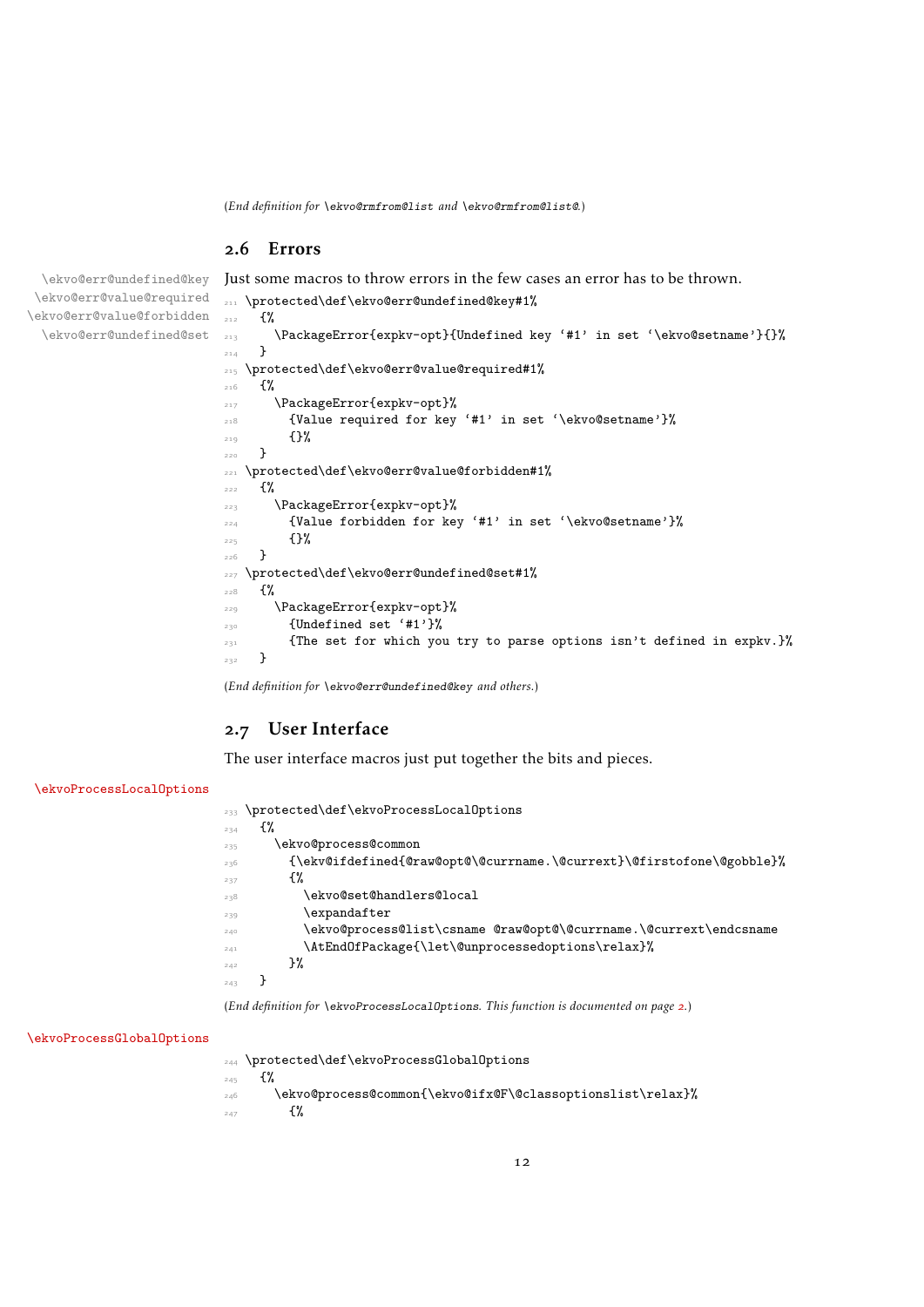<span id="page-12-18"></span><span id="page-12-16"></span><span id="page-12-8"></span><span id="page-12-7"></span>

| 248 | \ekvo@set@handlers@global                |
|-----|------------------------------------------|
| 249 | \ekvo@process@list\@raw@classoptionslist |
| 250 | \let\ekvo@handle@defined@k\@gobble       |
| 251 | \let\ekvo@handle@defined@kv\@gobbletwo   |
| 252 | ን%                                       |
| 253 |                                          |
|     |                                          |

(*End definition for* \ekvoProcessGlobalOptions*. This function is documented on page [3](#page-2-1).*)

#### [\ekvoProcessUnusedGlobalOptions](#page-2-2)

<span id="page-12-1"></span> \protected\def\ekvoProcessUnusedGlobalOptions#1% {% \PackageWarning{expkv-opt}% <sup>257</sup> {This macro no longer works because of changes in the LaTeX2e kernel.}% }

(*End definition for* \ekvoProcessUnusedGlobalOptions*. This function is documented on page [3](#page-2-2).*)

#### [\ekvoProcessOptionsList](#page-2-3)

<span id="page-12-19"></span><span id="page-12-13"></span><span id="page-12-0"></span>

| 259 | \protected\def\ekvoProcessOptionsList#1%    |
|-----|---------------------------------------------|
| 260 | ብ"                                          |
| 261 | \ekvo@process@common{\ekvo@ifx@F#1\@empty}% |
| 262 | ብ"                                          |
| 263 | \ekvo@set@handlers@list                     |
| 264 | \ekvo@process@list#1%                       |
| 265 | }%                                          |
| 266 |                                             |
|     |                                             |

<span id="page-12-17"></span>(*End definition for* \ekvoProcessOptionsList*. This function is documented on page [3](#page-2-3).*)

#### [\ekvoUseUnknownHandlers](#page-2-4)

<span id="page-12-22"></span><span id="page-12-21"></span><span id="page-12-20"></span><span id="page-12-15"></span><span id="page-12-14"></span><span id="page-12-12"></span><span id="page-12-11"></span><span id="page-12-10"></span><span id="page-12-9"></span><span id="page-12-6"></span><span id="page-12-5"></span><span id="page-12-4"></span><span id="page-12-3"></span><span id="page-12-2"></span>

| 267 | \protected\def\ekvoUseUnknownHandlers                        |
|-----|--------------------------------------------------------------|
| 268 | {\@ifstar\ekvoUseUnknownHandlers@s\ekvoUseUnknownHandlers@n} |
| 269 | \protected\def\ekvoUseUnknownHandlers@s                      |
| 270 | £%                                                           |
| 271 | \def\ekvo@handle@undefined@k                                 |
| 272 | ₹%                                                           |
| 273 | \ekv@ifdefined{\ekvo@name{}uN}%                              |
| 274 | {\csname\ekvo@name{}uN\endcsname}%                           |
| 275 | {\@gobble}%                                                  |
| 276 | }%                                                           |
| 277 | \long\def\ekvo@handle@undefined@kv##1##2%                    |
| 278 | ₹%                                                           |
| 279 | \ekv@ifdefined{\ekvo@name{}u}%                               |
| 280 | $\{\cscne\ekvo@name{\}u\end{c}$ sname $\{$ ##2}{##1}}%       |
| 281 | {ን%                                                          |
| 282 | }‰                                                           |
| 283 | \let\ekvo@if@need@handlers\ekvo@dont@need@handlers           |
| 284 | ι                                                            |
| 285 | \protected\def\ekvoUseUnknownHandlers@n#1#2%                 |
| 286 | ſ%                                                           |
| 287 | \let\ekvo@handle@undefined@k#1\relax                         |
| 288 | \let\ekvo@handle@undefined@kv#2\relax                        |
| 28a | \let\ekvo@if@need@handlers\ekvo@dont@need@handlers           |
| 290 | }                                                            |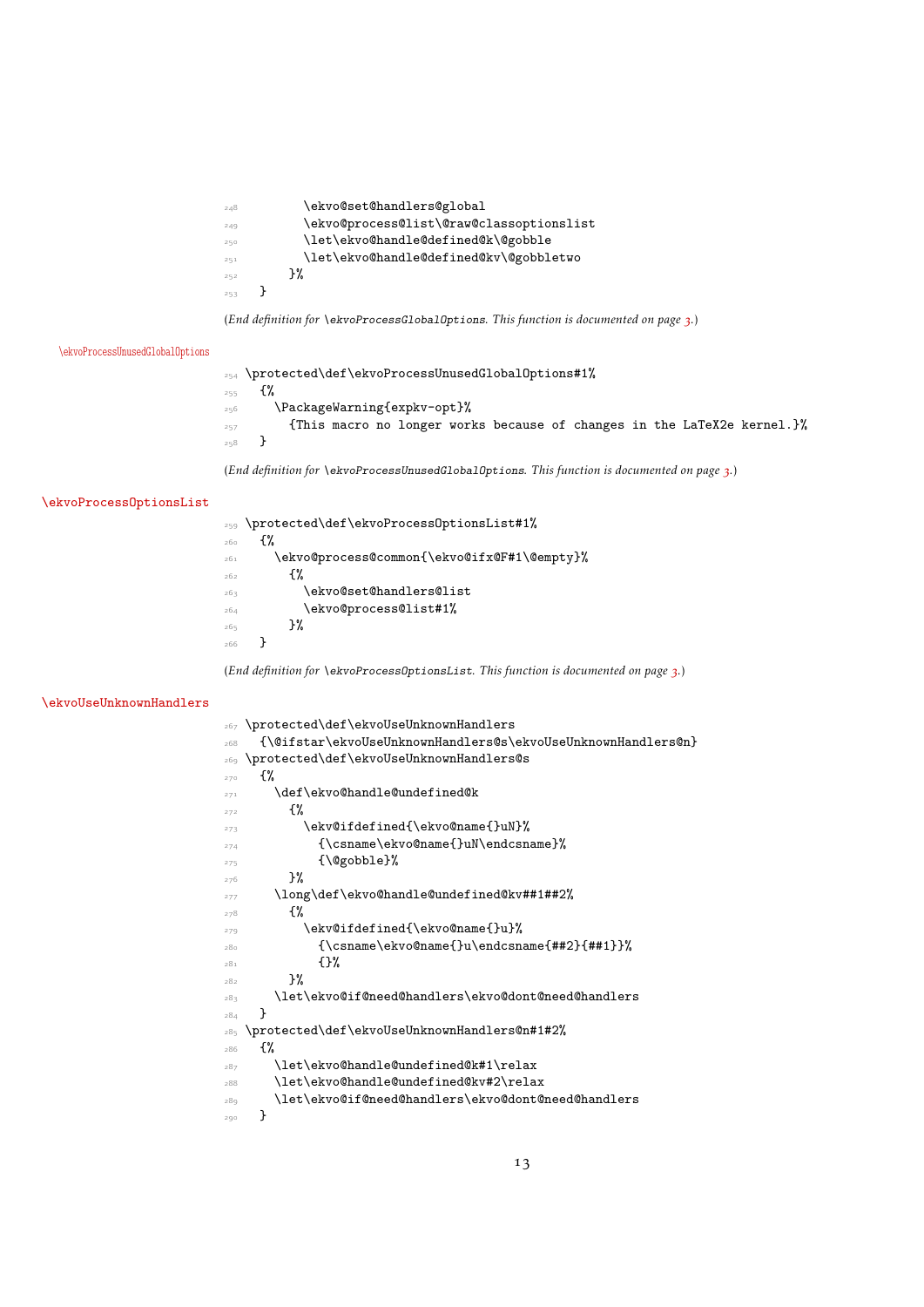(*End definition for* \ekvoUseUnknownHandlers*. This function is documented on page [3](#page-2-4).*) All user interface macros should be only used in the preamble.

- <span id="page-13-1"></span> $_{\text{291}}$  \@onlypreamble\ekvoProcessLocalOptions
- <span id="page-13-0"></span>\@onlypreamble\ekvoProcessGlobalOptions
- <span id="page-13-3"></span>\@onlypreamble\ekvoProcessUnusedGlobalOptions
- <span id="page-13-2"></span>\@onlypreamble\ekvoProcessOptionsList
- <span id="page-13-4"></span>\@onlypreamble\ekvoUseUnknownHandlers